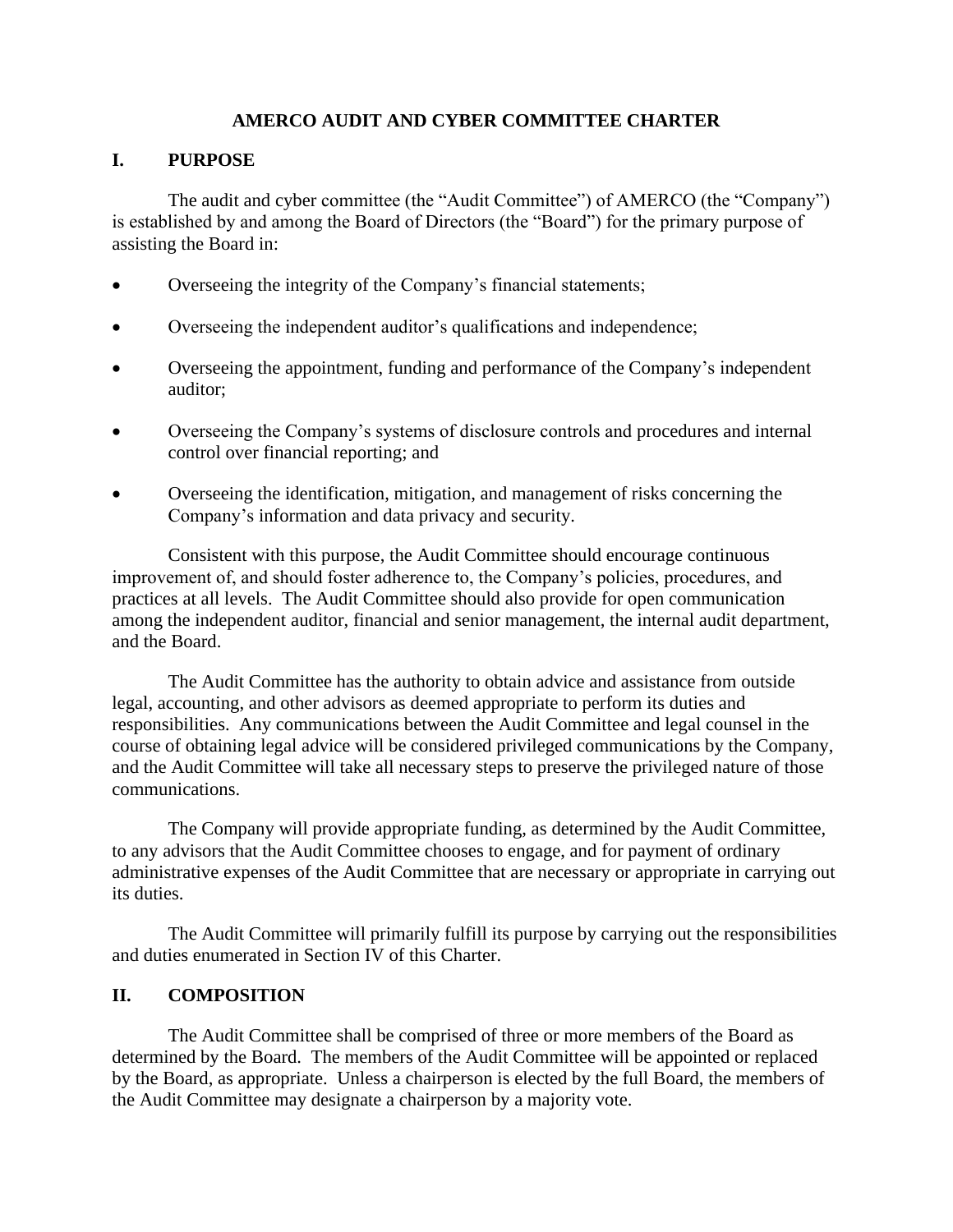Each Audit Committee member must be "independent," as determined under the rules and regulations promulgated by the Securities and Exchange Commission (the "SEC") and the rules and listing standards that govern companies listed on the NASDAQ Stock Market ("Nasdaq"). In addition, each member of the Audit Committee shall not have participated in the preparation of the financial statements of the Company or any current subsidiary of the Company at any time during the past three years.

In the event that the Board determines appropriate and in the best interest of the Company under the circumstance, the Audit Committee may use the "exceptional and limited circumstance" exception, or avail itself of any other cure periods, to the independence rules of Nasdaq to the fullest extent permitted by the rules and listing standards of Nasdaq and the rules and regulations of the SEC. The Audit Committee shall ensure that the Company provides notice to Nasdaq or the SEC, as appropriate, in the event or circumstance that the composition of the Audit Committee is not in compliance with applicable rules, regulations or listing standards.

Each member of the Audit Committee must comply with the financial literacy requirements of Nasdaq. In addition, at least one member of the Audit Committee, as determined by the Board, shall (i) be an "audit committee financial expert," in compliance with the criteria established by the SEC and (ii) possess past employment experience in finance or accounting which results in the requisite financial sophistication as required by the rules and listing standards of Nasdaq.

#### **III. MEETINGS**

The Audit Committee shall meet at least quarterly and shall meet periodically in separate executive sessions with or without management, the internal auditors and the independent auditors of the Company, as appropriate. The Audit Committee may request that any directors, officers or employees of the Company, or other persons whose advice or counsel are sought by the Audit Committee, attend any meeting to provide such pertinent information as the Audit Committee deems appropriate and requests.

Minutes of each meeting of the Audit Committee shall be kept and distributed to each member of the Audit Committee and be presented to the Board upon its request. Such minutes shall be maintained in the office of the Secretary of the Company.

### **IV. RESPONSIBILITIES AND DUTIES**

To fulfill its responsibilities and duties, the Audit Committee will:

### *Documents/Reports/Accounting Information Review*

1. Review this Charter periodically, at least annually, and recommend to the Board any necessary amendments.

2. Review and discuss with management and the independent auditor the Company's annual financial statements, quarterly financial statements (prior to the Company's 10-Q filings or release of earnings) and all internal controls reports (or summaries thereof).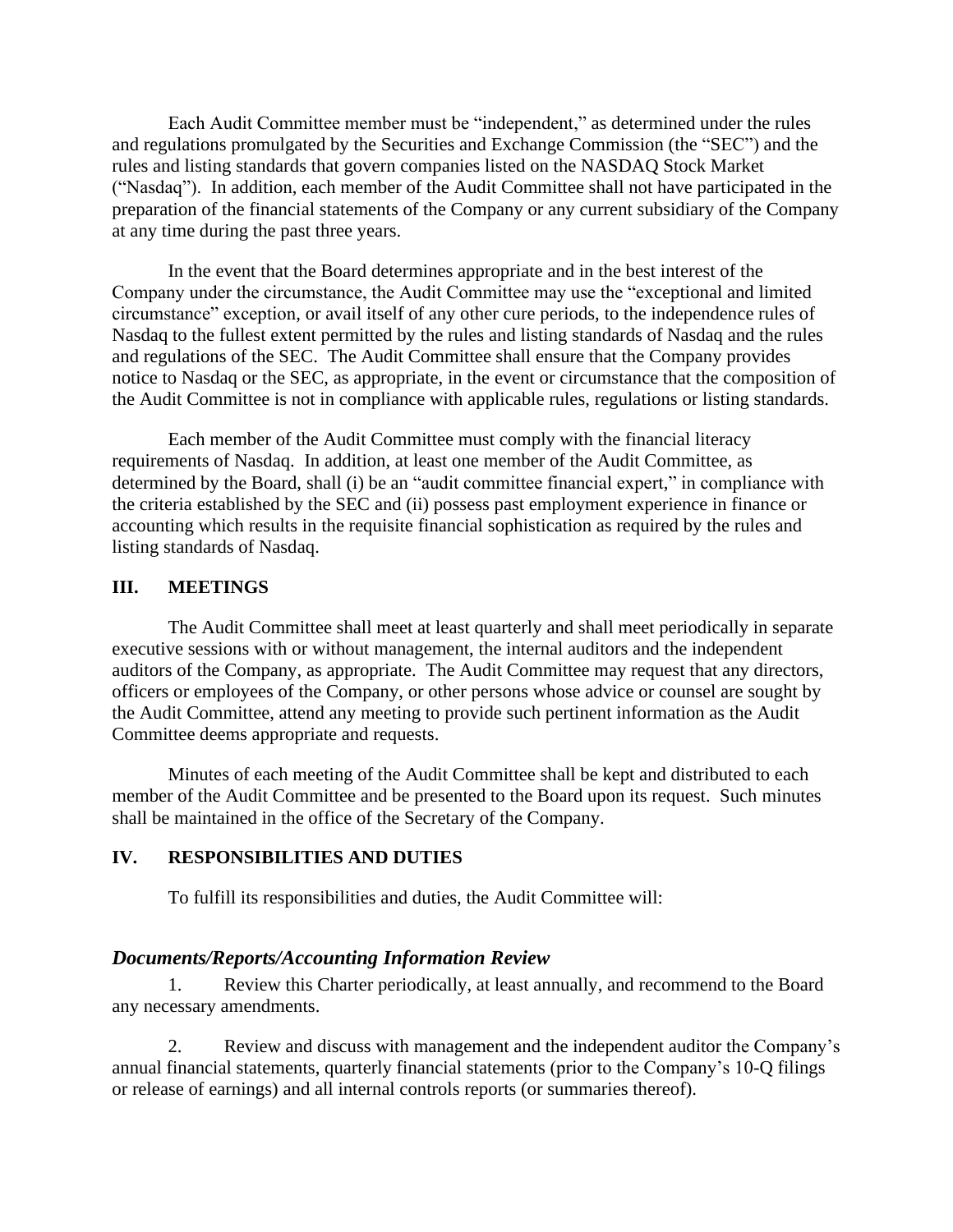3. Review other relevant reports or financial information submitted by the Company to any governmental body or the public, including management certifications as required by the Sarbanes-Oxley Act of 2002 and relevant reports rendered by the independent auditor (or summaries thereof).

4. Recommend to the Board whether the financial statements should be included in the annual report on Form 10-K.

5. Review the regular internal reports to management (or summaries thereof) prepared by the internal auditing department, as well as management's response to such reports.

6. Discuss with management the Company's earnings press releases, including the use of "pro-forma" or "adjusted" non-GAAP information, as well as financial information and any earnings guidance provided to analysts, rating agencies and other similar external audiences.

7. Discuss with management and the independent auditor the effect of regulatory and accounting initiatives, as well as off-balance sheet structures, on the Company's financial statements.

# *Independent Auditor*

Appoint, compensate, retain, and solely oversee the work performed by the independent auditor, with the independent auditor reporting directly to the Audit Committee, for the purpose of preparing or issuing an audit report or related work, including the review and approval of the annual engagement letter for the independent auditor.

2. Review the performance of the independent auditor and dismiss the independent auditor if circumstances warrant.

3. Oversee the resolution of disagreements between management and the independent auditor if they arise.

4. Consider whether the independent auditor's performance of permissible non-audit services is compatible with the auditor's independence.

5. Discuss with the independent auditor the matters required to be discussed under Statement on Auditing Standards (SAS) No. 61, as amended by SAS No. 84 and SAS No. 90.

6. Review the independent auditor's attestation and report on management's internal control report, and hold timely discussions with the independent auditor regarding the following:

- critical accounting policies and practices;
- alternative treatments of financial information within generally accepted accounting principles that have been discussed with management, ramifications of the use of such alternative disclosures and treatments, and the treatment preferred by the independent auditor; and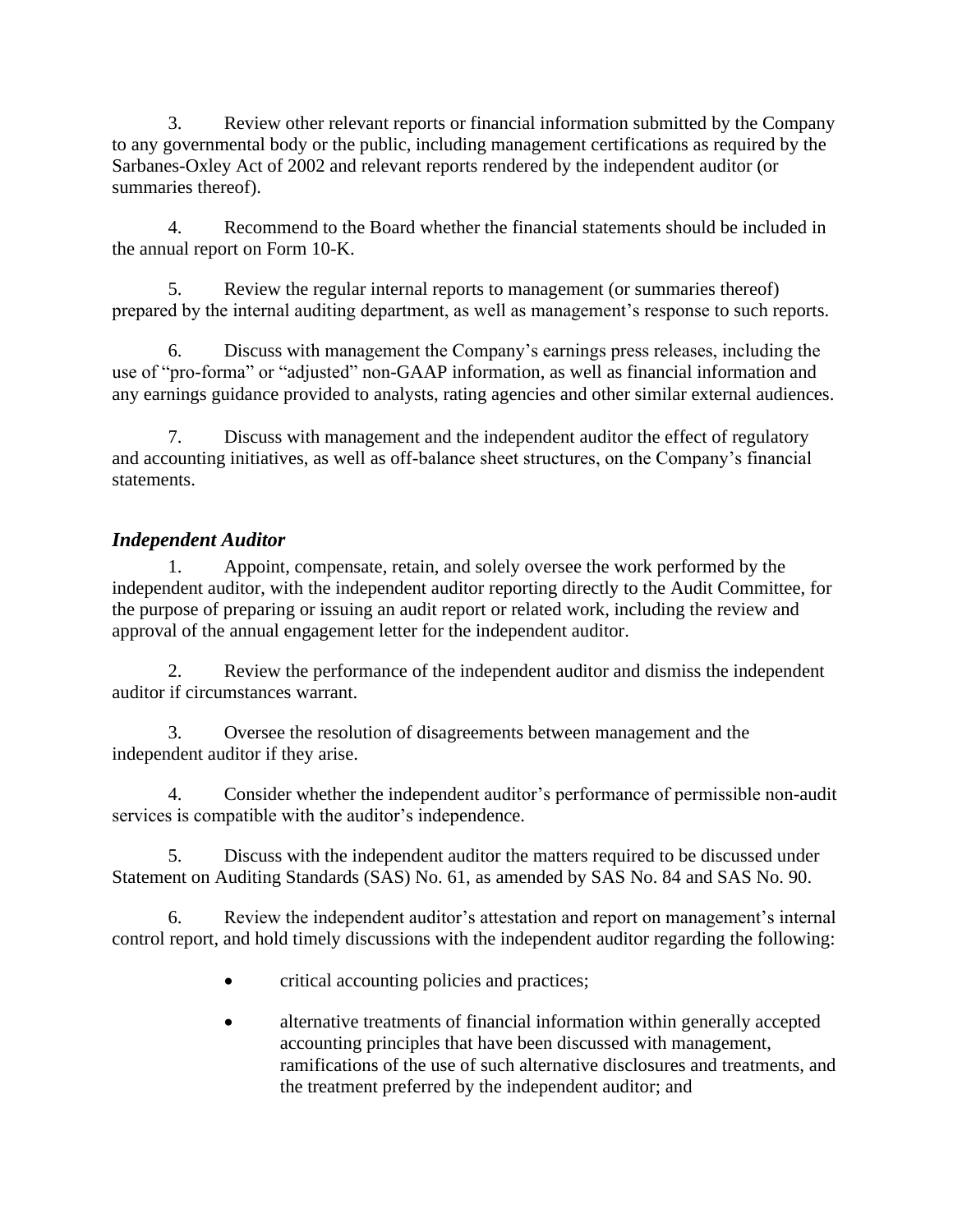• other important written communications between the independent auditor and management, including, but not limited to, the management letter and schedule of unadjusted differences.

7. At least annually, obtain and review a report by the independent auditor describing:

- the firm's internal quality-control procedures;
- any material issues raised by the most recent internal quality-control review or peer review, or by any inquiry or investigation conducted by governmental or professional authorities during the preceding five years with respect to independent audits carried out by the firm, and any steps taken to deal with any such issues; and
- the matters set forth in Independence Standards Board Standard No. 1.

This report should be used to evaluate the independent auditor's qualifications, performance, and independence. Further, the Audit Committee will review the experience and qualifications of the lead partner and other senior members of the independent audit team each year and determine that all partner rotation requirements as prescribed by applicable rules and regulations are executed.

8. Actively engage in dialogue with the independent auditor with respect to any disclosed relationships or services that may affect the independence and objectivity of the independent auditor and take, or recommend that the full Board take, appropriate actions to oversee the independence of the outside auditor.

9. Ensure that a public announcement of the Company's receipt of an audit opinion that contains a going concern qualification is made promptly.

10. Review and pre-approve (which may be pursuant to pre-approval policies and procedures) both audit and nonaudit services to be provided by the independent auditor. The authority to grant pre-approvals, or any other responsibility of the Audit Committee, may be delegated to one or more designated members of the Audit Committee whose decisions will be presented to the full Audit Committee at its next regularly scheduled meeting. Approval of nonaudit services will be disclosed to investors in periodic reports required by Section 13(a) of the Securities Exchange Act of 1934.

# *Financial Reporting Processes, Accounting Policies, and Internal Control Structure*

1. In consultation with the independent auditor and the internal audit department review the integrity of the Company's financial reporting processes (both internal and external), and the internal control structure (including disclosure controls and procedures and internal control over financial reporting).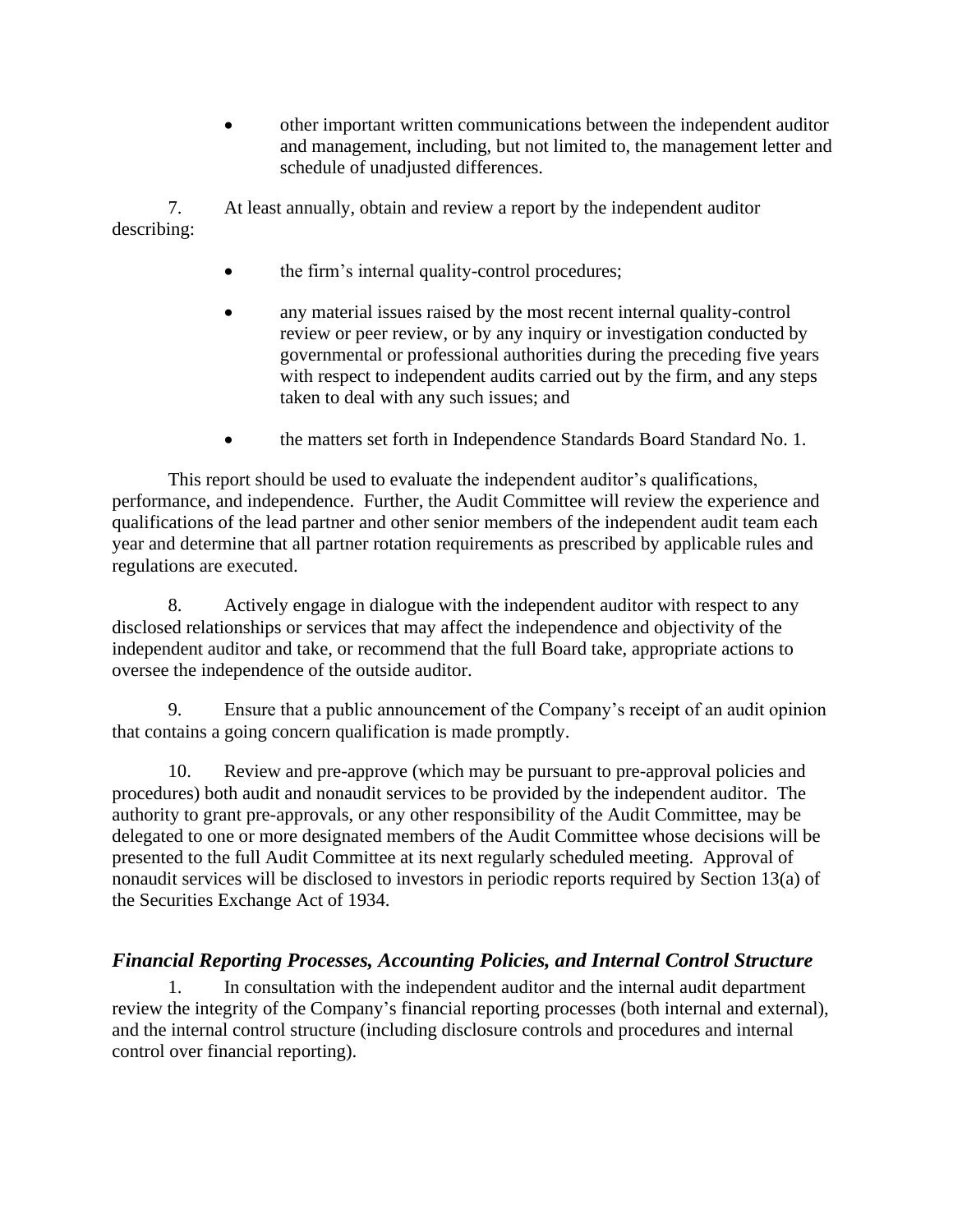2. Receive and review any disclosure from the Company's CEO or CFO made in connection with the certification of the Company's quarterly and annual reports filed with the SEC of: (a) all significant deficiencies and material weaknesses in the design or operation of internal control over financial reporting which are reasonably likely to adversely affect the Company's ability to record, process, summarize, and report financial data; and (b) any fraud, whether or not material, that involves management or other employees who have a significant role in the Company's internal controls.

3. Review and maintain oversight over all "related-party transactions," defined as those transactions required to be disclosed under Item 404 of Regulation S-K.

4. Establish procedures for the receipt, retention, and treatment of complaints regarding accounting, internal accounting controls, or auditing matters.

5. Establish procedures for the confidential, anonymous submission of concerns by Company employees regarding questionable accounting or auditing matters.

6. Obtain from the independent auditor assurance that Section 10A(b) of the Securities Exchange Act of 1934 (the "Exchange Act") has not been implicated, as appropriate.

# *Internal Audit*

Review activities, organizational structure, and qualifications of the internal audit department.

# *Other Responsibilities*

1. Review with the independent auditor, the internal auditing department, and management the extent to which changes or improvements in financial or accounting practices have been implemented.

2. Prepare the report that the rules and regulations promulgated by the SEC requires be included in the Company's annual proxy statement.

3. Review information security, data security and cybersecurity risks with the Company's Cybersecurity Council and management, and to monitor the controls, practices, and ongoing efforts designed to protect the physical and technological security of the Company's data and operations.

4. Perform any other activities consistent with this Charter, the Company's bylaws, and governing law, as the Board deems necessary or appropriate.

5. Coordinate or consult with other committees of the Board with respect to matters within the scope of its duties, if necessary or appropriate, except to the extent doing so would be inconsistent with applicable rules or regulations.